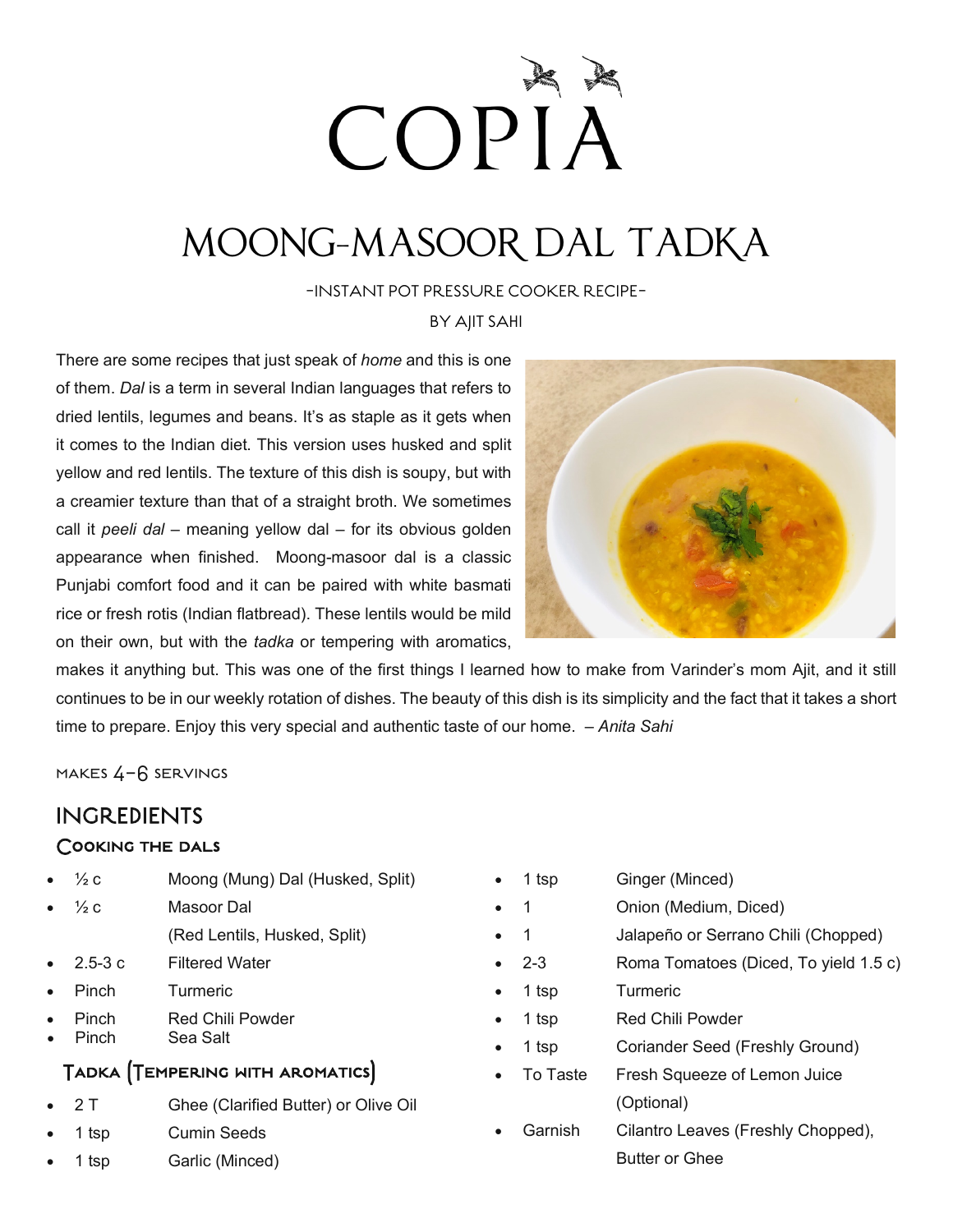# COPIA

### MOONG-MASOOR DAL TADKA

-INSTANT POT PRESSURE COOKER RECIPE-BY AJIT SAHI

### PREPARATION

- 1. Combine your lentils into the pot insert of your pressure cooker and pick and rinse the lentils in water. Drain the water and do this three times. You can also use a fine mesh strainer if you find it easier.
- 2. Pour 2.5-3 cups of filtered water over your lentils in the pot insert. Add pinches of turmeric, red chili powder and sea salt. Give the mixture a stir and cook on high pressure for three minutes. The dal will be fully cooked and easy to mash between two fingers when done. If you don't have a pressure cooker, these lentils can also be cooked on your stovetop in about 10 minutes. Bring your pot to a boil and stir and check every 3-4 minutes for doneness.
- 3. While your lentils are cooking, prepare your tempering ingredients.
- 4. In a sauté pan, heat 2 tablespoons of ghee, olive oil or a combo of the two over medium heat.
- 5. Add cumin seeds and let sizzle for 30 seconds.
- 6. Then add garlic and ginger and sauté until the raw aroma from the garlic disappears, taking care to not burn your garlic. Adjust your heat through the cooking process as necessary to be cooking, but not burning, your ingredients.
- 7. Next add your onion and sauté until translucent and light golden brown. You can add another pinch of salt at this stage to aid in the light browning of your onions.
- 8. Add the green chili and working quickly, stir in your turmeric, chili powder, ground coriander.
- 9. Once the onion-chili mixture is nicely colored, add tomatoes and sauté until softened and the oil starts separating from your masala (spice) mixture on the edges. This takes about 2-4 minutes.
- 10. Move your lentils to the stove and place over medium heat. Add your masala mixture to the pot and stir well. If your dal appears thick, use hot filtered water ¼ cup at a time and add to your dal to adjust the consistency to your liking.
- 11. Once your dal comes to a boil, lower the heat all the way, cover with a lid and allow the dal to simmer for 5-10 minutes to get all the flavors working together. Stir occasionally to make sure the dal isn't sticking to the bottom of the pot.
- 12. Now you have the opportunity to check the seasoning and adjust your salt. There is an optional squeeze of fresh lemon juice to elevate the acid and bring out all the other flavors, but it's isn't required and your dal will be tasty either way.
- 13. At the very last moment before serving, garnish your pot or individual bowls of dal with freshly chopped cilantro leaves and a pat of butter or ghee.